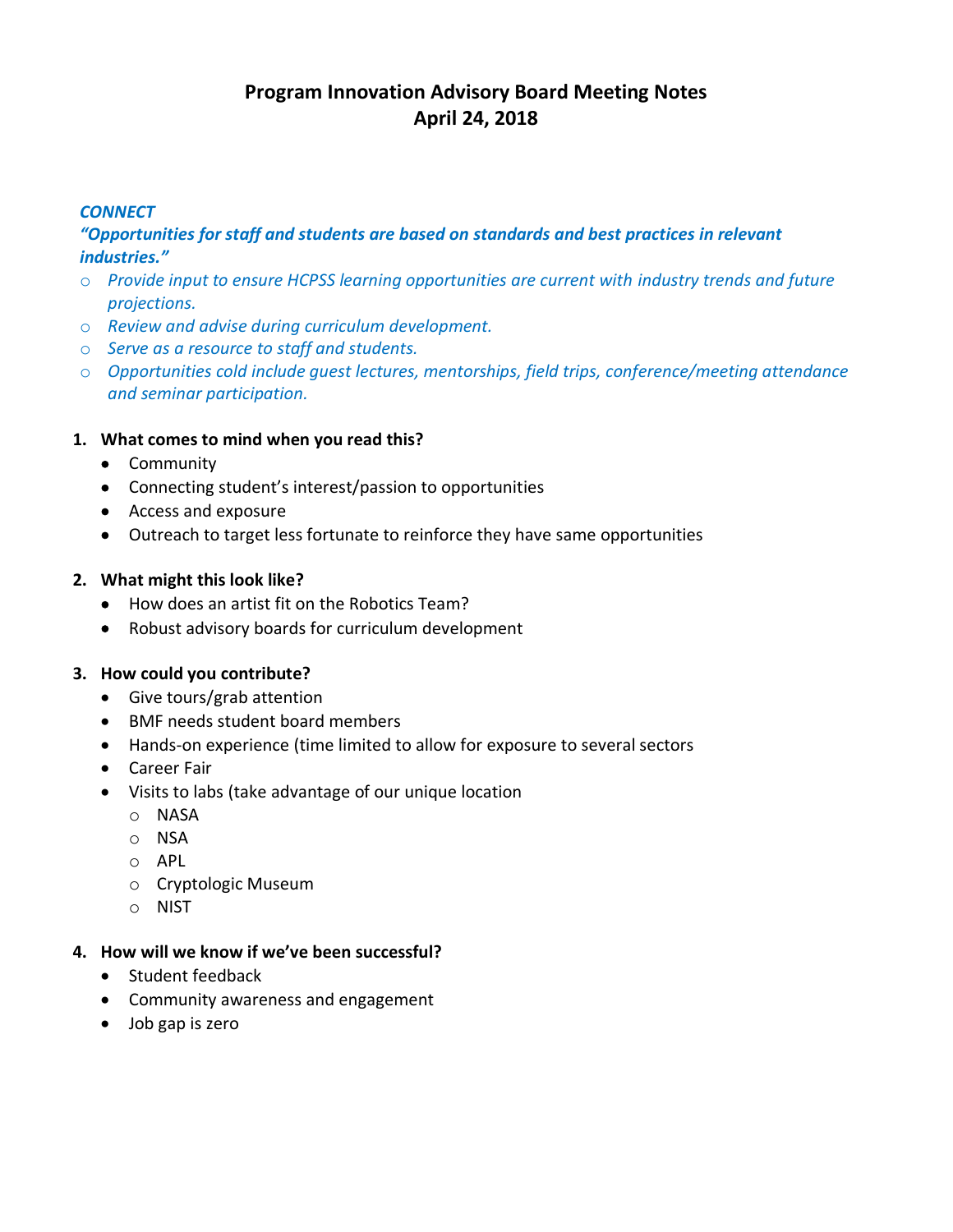#### *EMPOWER*

#### *"All students have equitable opportunities to earn college credit or industry certification."*

- o *Advise on the development of co-curricular activities.*
- o *Offer access to training and experiences for students to achieve industry specific certifications that directly support entry level job opportunities and college and career advancement.*

#### **1. What comes to mind when you read this?**

- Disconnect between "empower" and the bulleted items
- Students of different/diverse interests and skills feel welcome, encourage to engage
- Slight disconnect between word empower and definition

#### **2. What might this look like?**

- Exposure to the people in the field that look like them and explore
- Provide unusual environment
- Combine education with practical experience
- Roadmap various paths, multiple on ramps from skills/interest to success

## **3. How could you contribute?**

- Internships
- Project-based learning
- Mentoring
- Influence parents through seminars/workshops
- Remove barriers to participation (e.g., transportation)

#### **4. How will we know if we've been successful?**

- Rate of success is equal to all groups
- Students feel like they are in the driver's seat

#### *VALUE*

# *"All staff have equitable access to learning opportunities through professional leadership development."*

- o *Support on-site externships for HCPSS staff.*
- o *Coordinate industry specific affinity groups.*
- o *Serve as advisors for staff in their corresponding fields.*
- o *Provide one-on-one mentoring and special project opportunities for staff, and develop relationships between staff and industry leaders.*

#### **1. What comes to mind when you read this?**

- They should ask "What's standing in the way now?"
- Needs student tie in "the why" (e.g., to engage more effectively with students)
- Disconnect to Value as title? Don't see what's in it for student.